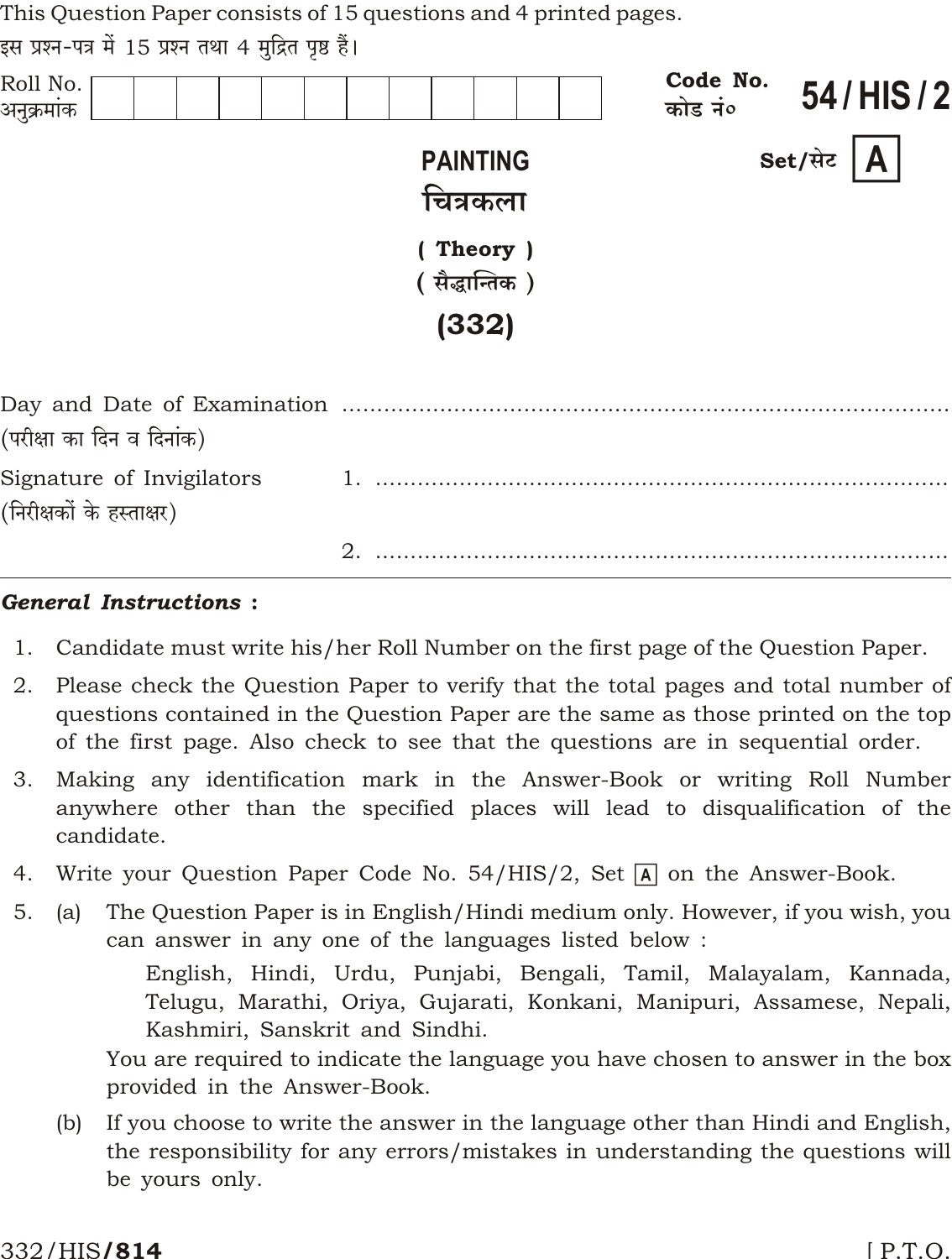#### सामान्य अनुदेश :

- 1. परीक्षार्थी प्रश्न-पत्र के पहले पृष्ठ पर अपना अनुक्रमांक अवश्य लिखें।
- कृपया प्रश्न-पत्र को जाँच लें कि प्रश्न-पत्र के कुल पृष्ठों तथा प्रश्नों की उतनी ही संख्या है जितनी प्रथम पृष्ठ के सबसे 2. ऊपर छपी है। इस बात की जाँच भी कर लें कि प्रश्न क्रमिक रूप में हैं।
- उत्तर-पुस्तिका में पहचान-चिह्न बनाने अथवा निर्दिष्ट स्थानों के अतिरिक्त कहीं भी अनुक्रमांक लिखने पर परीक्षार्थी को 3. अयोग्य ठहराया जायेगा।
- अपनी उत्तर-पुस्तिका पर प्रश्न-पत्र का कोड नं० 54/HIS/2, सेट [A] लिखें।  $4.$
- (क) प्रश्न-पत्र केवल हिन्दी/अंग्रेजी में है। फिर भी, यदि आप चाहें तो नीचे दी गई किसी एक भाषा में उत्तर दे 5. सकते हैं :

अंग्रेजी, हिन्दी, उर्दू, पंजाबी, बंगला, तमिल, मलयालम, कन्नड़, तेलुगू, मराठी, उड़िया, गुजराती, कोंकणी, मणिपुरी, असमिया, नेपाली, कश्मीरी, संस्कृत और सिन्धी।

कृपया उत्तर-पुस्तिका में दिए गए बॉक्स में लिखें कि आप किस भाषा में उत्तर लिख रहे हैं।

(ख) यदि आप हिन्दी एवं अंग्रेजी के अतिरिक्त किसी अन्य भाषा में उत्तर लिखते हैं, तो प्रश्नों को समझने में होने वाली त्रुटियों/गलतियों की जिम्मेदारी केवल आपकी होगी।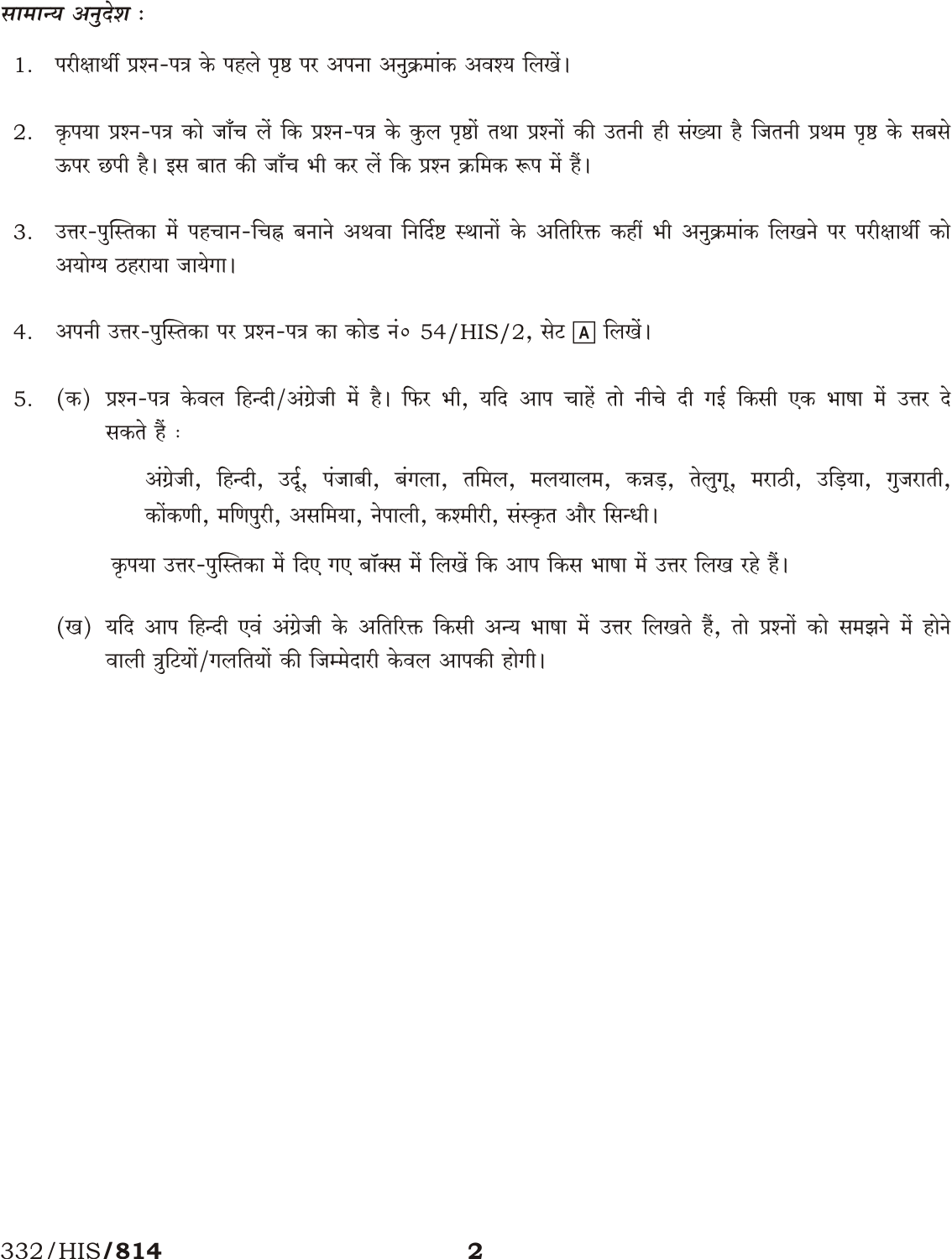## **PAINTING**

## चित्रकला

- (Theory)
- (सैद्धान्तिक)

# $(332)$

Time:  $1\frac{1}{2}$  Hours |

समय: 11/2 घण्टे |

[ Maximum Marks: 30

| पूर्णांक : 30

- Note : (i) All questions are compulsory.
	- (ii) Marks are indicated against each question.
	- The questions of 1 mark should be answered in about 15 words,  $(iii)$ 2 marks in about 30 words, and 3 and 4 marks should be answered in about 50 words.
- निर्देश : (i) सभी प्रश्न अनिवार्य हैं।
	- (ii) प्रत्येक प्रश्न के अंक उसके सामने दिये गये हैं।
	- (iii) 1 अंक वाले प्रश्नों का उत्तर लगभग 15 शब्दों में, 2 अंक वाले प्रश्नों का उत्तर लगभग 30 शब्दों में तथा 3 और 4 अंक वाले प्रश्नों का उत्तर लगभग 50 शब्दों में दीजिए।
	- 1. Write a note on any one seal of Indus Valley Civilization.  $\mathfrak{D}$ सिन्धु घाटी सभ्यता की किसी एक मुहर पर टिप्पणी लिखें।
	- 2. Evaluate the development of Mauryan Art.  $\overline{2}$ मौर्यकाल की कला के विकास का मूल्यांकान करें।
	- 3. Write short notes on the following : निम्नलिखित पर संक्षिप्त टिप्पणियाँ लिखें :
		- $(a)$ Choityas चैत्य
		- $(b)$ Viharas विहार

#### 332/HIS/814

 $[$  P.T.O.

 $\overline{2}$